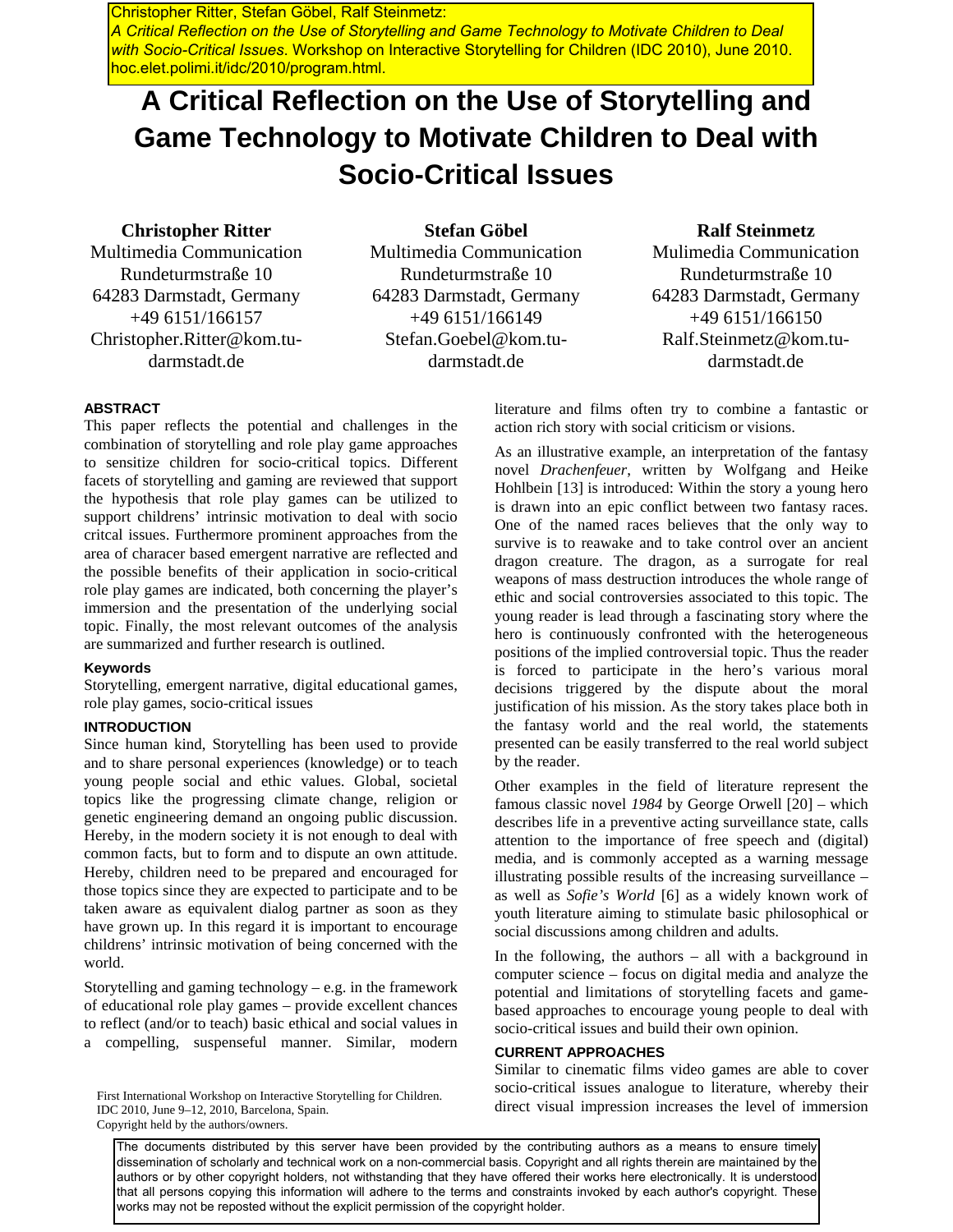by the consumer. Additionally video games bring in the interactive dimension  $(\rightarrow)$  Interactive Storytelling<sup>[1](#page-1-0)</sup>). Prominent examples in the field of Story-driven games include role play based computer games (RPGs) like the Gothic series, *The Elder Scrolls IV: Oblivion* or *Risen*<sup>[2](#page-1-1)</sup>. Compared to books and films as non-interactive media – neglecting 'interactive' cognitive processes by readers or spectators – players take an active role in video games and influence the unfolding process of non-linear stories. Thus integrating socio-critical topics with an RPG's story helps to comment on different aspects of the controversal topic while making it come to live for the player. The content rich and interactive virtual (audiovisual) worlds of RPG's provide great possibilities to candy socio-critical issues and the popularity of RPGs make them more attractive to a wider range of people. Furthermore, many games – especially (massive) multiplayer online RPGs, but also RPGs described above – do have huge communities, in which the games' world and its properties are actively and lively discussed throughout the internet. This promises great potential of RPGs augmenting the players social awareness to initiate public discussions.

The *Eduventure[3](#page-1-2)* project of Wechselberger et al. [22] already demonstrates that it is possible and meaningful to utilize RPGs for educational puposes. They utilize the famous RPG *The Elder Scrolls IV: Oblivion* for teaching history in a Story-based, Adventure-like manner. In their work they stress and consider some core features that are important for a successful and motivational design of games for educational purposes: Firstly, educational games need to be playful. This concerns a compelling gameplay as well as an appropriate audiovisual game design. The relevance of fun in educational games also has been stressed by Nacke [19]. Secondly, the game should provide appropriate feedback to the player – both in terms of gameplay and learning effects. Games should not be 'teacherized' to avoid that they loose their motivating potential. Instead, seamless learning integration is envisioned without destroying the flow [5] and gameplay experience. This can be achieved by the direct integration of (learning) content within the game world and by avoiding plain informatory texts or video sequences. This implies that the player (=learner) has to acquire knowledge by exploring the game world and (learning) assessment is realized by game relevant tasks instead of additional, extra learning parts – mostly implemented as additional windows. In a first evaluation of Eduventure it became obvious that younger children even didn't recognize that they played an educational game [22]. The insights of the

l

Eduventure project, state that RPGs that use metaphorical game worlds can allow the player to experience very complex topics, alike history, in a subtle, but successful manner.

Another important outcome of the Eduventure project is the fact, that a motivational, immersive game design is also related to a suspenseful story [22]. For that, in the course of 80Days[4](#page-1-1) [8] and previous projects [12], the Serious Gaming group at the Multimedia Communications Lab – KOM at TU Darmstadt has elaborated first methods and concepts for Story Pacing [11], authoring [9] and the control of DEG [8] based on the concept of Narrative Game-based Learning Objects (NGLOB's) [7]. NGLOB's aim to provide a ground for adaptation and personalization taking the storytelling as well the gaming and the learning context in consideration. Similar to active participation and immersion, adaptation and personalization promise to increase the motivation for learning, too.

In RPGs virtual characters are used both as non-player character to transport knowledge or to provide a particular perspective on the game's world and as 'digital assistant/mentor' of the player in the form of an avatar respectively playable character (PC). From Virtual Human Scenarios [10] we know that especially for NPC's it is necessary that they are 'believable', intelligent and proactive (with own goals) instead of being implemented as inflexible 'pure chat bots', only reacting to questions of users. *Oblivion* and *Gothic II* tackled this problem by giving their NPCs daily routines. But nethertheless NPCs that only passively serve quest related issues are hardly perceived as interesting characters. This is closely related to the concept of presence [16]. Only convincing (i.e active) characters can be used to increase the (active) involvement of players and to increase the immersion of players [14]. Hence believable autonomous characters should be used to support the player's involvement into the socio-critical RPG.

 A lot of research has been investigated into Characterbased Storytelling and emergent narrative with several distinct facets. The approaches addressed here offer valuable concepts to model different aspects of lifelike characters for RPGs.

(1) For the communication between the player (or PC's) and NPC's, dialogue-based Storytelling systems have been elaborated. The most prominent example in that context represents the system/interactive drama Façade<sup>[5](#page-1-2)</sup>, introduced by Mateas and Stern [18]. Hereby a user/player can 'interact' with the two main characters Grace and Trip (including 'touching' or 'kissing' them). The resulting story emerges from the dialogue among the characters

<span id="page-1-0"></span><sup>1</sup> Integrating Research in Interactive Storytelling (IRIS) – Seventh Framework Programme http://iris.scm.tees.ac.uk/

<span id="page-1-1"></span><sup>&</sup>lt;sup>2</sup> http://www.gothic.de, http://www.elderscrolls.com, http://risen.deepsilver.com

<span id="page-1-2"></span><sup>3</sup> http://www.eduventure.de

 4 80Days, EU FP7, 4.1.2 Technology-enhanced Learning, www.eightydays.eu

<sup>5</sup> http://www.interactivestory.net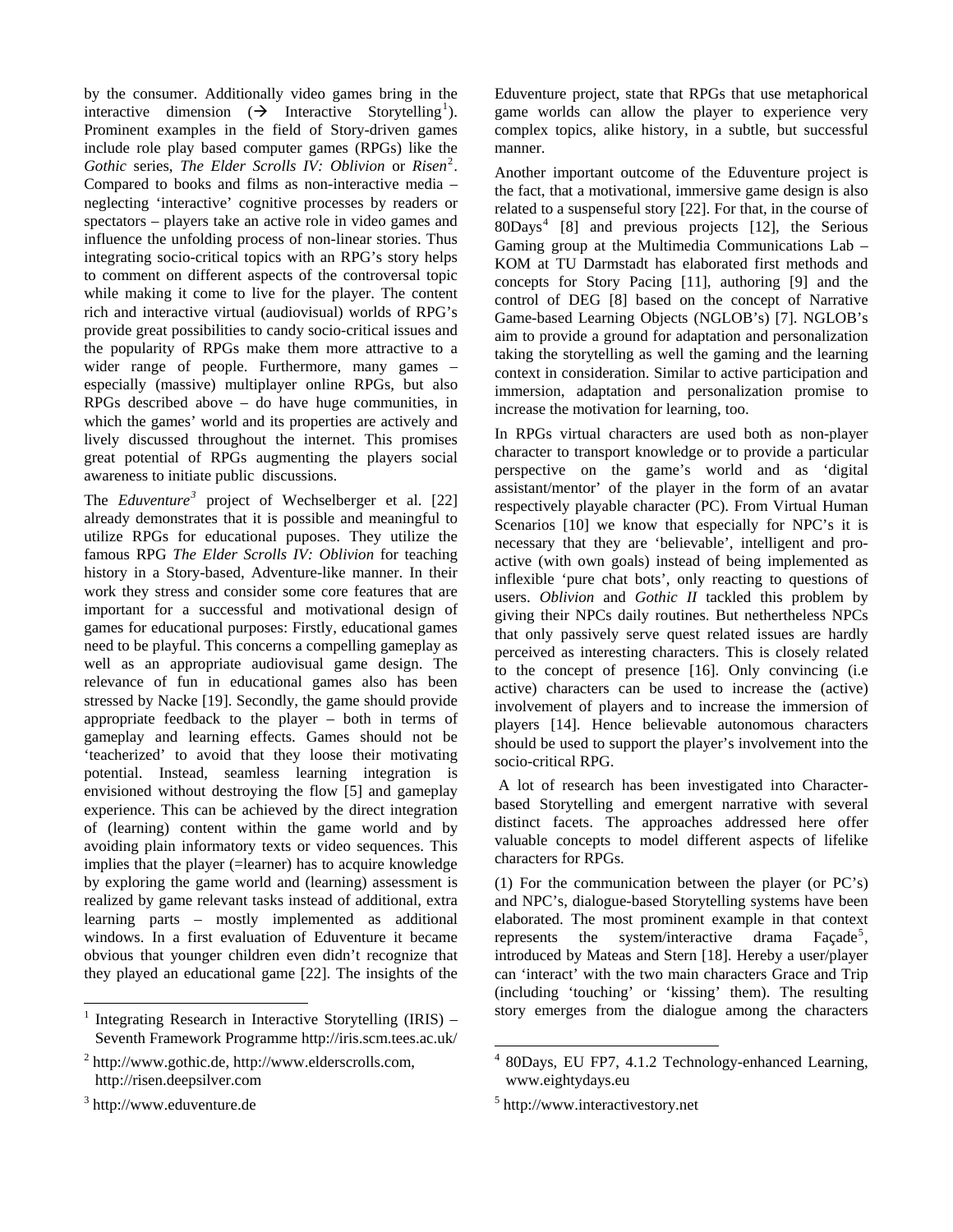dynamically defining their future relationship. Spierling and Iurgel [21] also tackle the use of virtual characters as dialog partners for users by building classical discussion rounds consisting of two (active) NPC's (with distinct goals and background knowledge) and a player, discussing with them, similar to Façade. Characters that are able to communicate themselves and thereby to represent an own position are helpful, especially for an RPG covering sociocritical aspects. Own attitudes, desires and goals help the player to accept presented statements, because people believe beings, but not artificial dummies.

(2) Concerning the simulation of believable NPC behavior, Cavazza and Charles propose the use of planning algorithms and Hierarchical Task Networks (HTN) to model the goals and needs of NPC's [3], whereby the goals are recursively decomposed to subtasks. Different variants for particular tasks improve the flexibility and broaden the story space (i.e. to increase the number of possible story lines of character interaction). Thereby HTNs have the potential to model adaptive and believable behavior for subsidiary characters that will make the game's world to be perceived more lifelike (as not scripted) and thus to support the player's state of presence.

(3) Aylett et al. [[1,](#page-3-0)[2](#page-3-1)] focus on emergent narratives and provide concepts for character based storytelling used for educational purposes like efficient anti-bullying education. Their demonstrator FearNot! developed in the EU-funded project VICTEC uses a three act story model together with emotion driven characters [\[2](#page-3-1)]. The characters are able to adapt their behavior to advice given by the playing child. Such way children can observe the results from a safe position and can exploratory search for a solution. Observed learning performance is related to an empathic link of the playing child with the mentored artificial character [[1\]](#page-3-0). Thus, not only victims and children unaffected by bullying can deal with what it means to be a victim, but also the (possible) offenders. Likewise empathic links to virtual characters could be used support the acceptance of positions shown by NPCs (especially mentor characters ) by the player.

## **SUMMARY AND CONCLUSION**

Apart from films and literature, especially RPG's and Storytelling approaches provide excellent possibilities to sensitize for complex and controversial socio-critical issues. The basic idea is to 'embed' – in a subtle manner – the societal topics into playful, compelling and explorative, story-driven environments in order to increase the intrinsic motivation to deal with the issues – usually not 'No. 1' topics in the daily life of children and youth people. The main potential of RPGs is to cover differentiated perspectives on the discussed topic enabling users (players, kids) to jump into a role and to explore the topic from different perspectives in a playful manner. Interactive Storytelling concepts provide the chance to increase the excitement and immersion of the players by use of a) wellproven dramaturgic concepts (plot, story models) and b) realistic behaving characters – finally resulting in a more immersive gameplay experience and a higher state of presence [16] of the player. Besides, character-based approaches with believable characters promote the players learning performance by the utilization of emphatic links to the game world.

Though, current approaches show that RPGs are well suited to increase the awareness for socio-critical issues, there are still (technical) challenges and limits in order to implement a well working framework for socio critical role play games. The biggest challenge is to combine the multifaceted storytelling and gaming technology and to provide an integrated approach. This results in the often cited 'Narrative Paradox' [17,18], which describes the discrepancy of author-controlled narrative structures on the one side and highly interactive emergent storytelling and gameplay on the other side. The simple question is how to combine both approaches considering all context information (player/learner model; narrative context; and now plans and goals of NPC's). The aim is both a) to 'guarantee' a suspenseful story and b) still to provide an intelligent, open, dynamic and adaptive environment .

Concerning believable characters the approaches for planning [3], for dialogue-based interactive storytelling [17,21] and emergent narrative [[1,](#page-3-0) [2](#page-3-1)] are promising. Though, further research has to be investigated to improve the scalability [4]. Planning systems like HTNs alone lack of dramaturgy aspects, and running systems such as Façade  $[17,18]$  – with around 20 minutes of play – indicate the huge effort in authoring such highly flexible, 'intelligent' environments. For scalability issues it seams logical to organize NPCs hierarchically (groups, story function, etc.) and to apply different models of behavior simulation to the individual levels of the hierarchy. Attention must be drawn to the restriction of the introduced computational and authorial effort,'StoryTec' [9] provides a first step for a cost-effective authoring and run-time framework of general Story-based DEG and is continually enhanced regarding adaptation and personalization functionality within the course of the 80Days approach [7,8].

From a game design and application oriented point of view the player should be faced with the underlying social topic in a subtle manner as seen in the Eduventure project [22]. Learning performance should be the result of the player's identification and involvement with the game's world and it's characters. If the target group are children, an exiting, playful gameplay experience and an intuitive user interface [\[2](#page-3-1)] decides over success or failure of a Story-driven game utilizing intelligent characters. Further, replayability with varying gaming (learning) paths represents a key factor to motivate kids to play such serious games more than once and to support the learning performance.

Finally there is a strong need to investigate RTD efforts into the evaluation of demonstrators and prototypes,